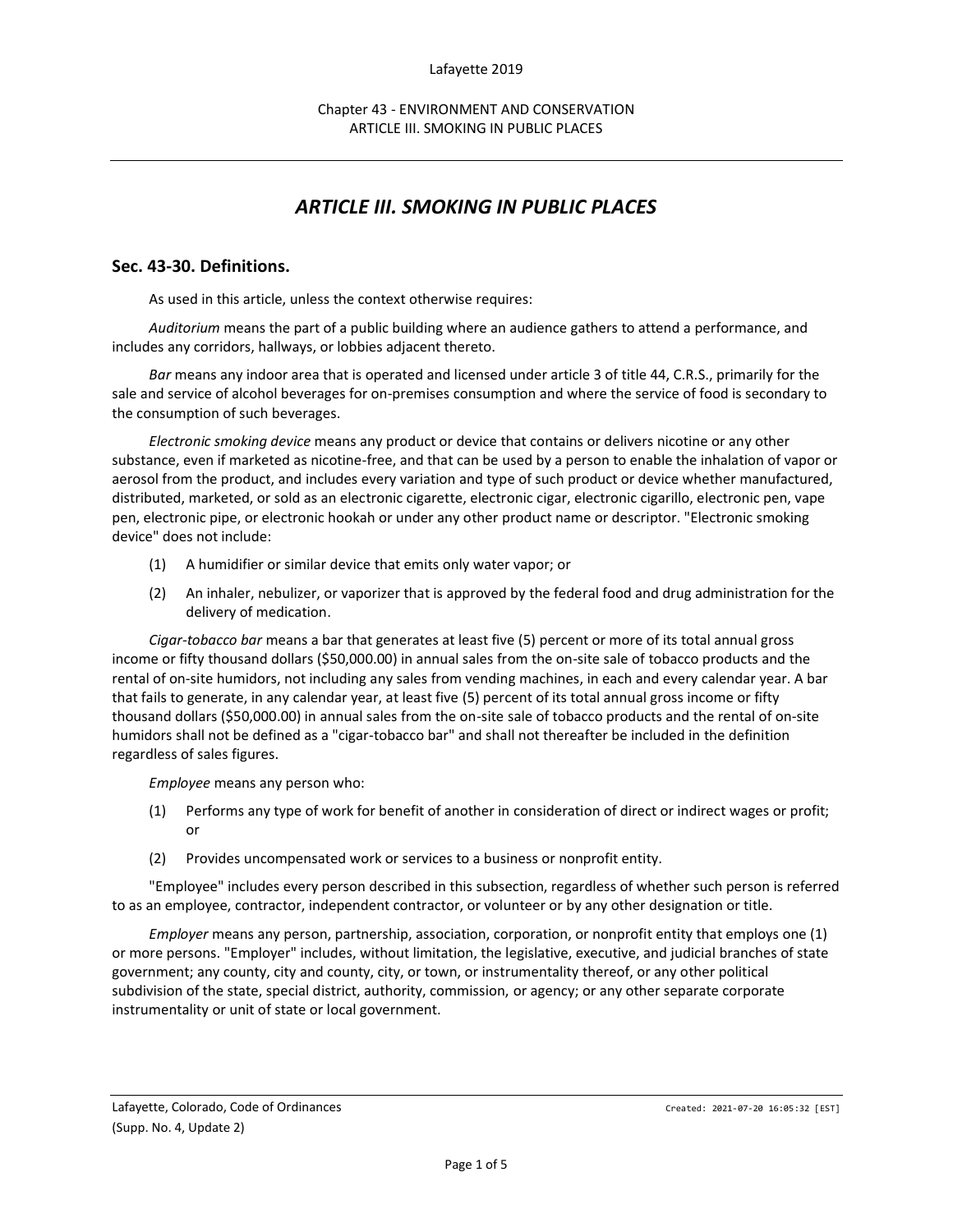*Entryway* means the outside of any doorway leading into a building or facility that is not exempted from this article under section 43-32. "Entryway" also includes the area of public or private property within a twenty-five (25) foot radius outside of the doorway.

*Environmental smoke,ES* or *secondhand smoke* means the complex mixture formed from the escaping smoke of a burning tobacco or marijuana product, or the escaping vapor or aerosol of an electronic smoking device, also known as "side stream smoke," and smoke, vapor, or aerosol exhaled by the smoker.

*Food service establishment* means any indoor area or portion thereof in which the principal business is the sale of food for on-premises consumption. The term includes, without limitation, restaurants, cafeterias, coffee shops, diners, sandwich shops, and short-order cafes.

*Indoor area* means any enclosed area or portion thereof. The opening of windows or doors, or the temporary removal of wall panels, does not convert an indoor area into an outdoor area.

*Marijuana* shall have the same meaning as in section 16(2)(f) of article XVIII of the Colorado State Constitution.

*Patio* means an outdoor seating or recreation area adjoining or otherwise appurtenant to an indoor area for which smoke is prohibited by this article.

*Place of employment* means any indoor area or portion thereof under the control of an employer in which employees of the employer perform services for, or on behalf of, the employer.

*Playground* means that area within a park owned or operated by the City of Lafayette containing equipment or facilities designed for children's play.

*Public building* means any building owned or operated by:

- (1) The state, including the legislative, executive, and judicial branches of state government;
- (2) Any county, city and county, city, or town, or instrumentality thereof, or any other political subdivision of the state, a special district, an authority, a commission, or an agency; or
- (3) Any other separate corporate instrumentality or unit of state or local government.

*Public meeting* means any meeting open to the public pursuant to any city ordinance or state law.

*Smoke-free work area* means an indoor area in a place of employment where smoking is prohibited under this article.

*Smoking* means inhaling, exhaling, burning, or carrying any lighted or heated cigar, cigarette, or pipe or any other lighted or heated tobacco or plant product intended for inhalation, including marijuana, whether natural or synthetic, in any manner or in any form. "Smoking" also includes the use of an electronic smoking device.

*Tobacco* means cigarettes, cigars, cheroots, stogies, and periques; little cigars, small cigars, and cigarillos; granulated, plug cut, crimp cut, ready rubbed, and other smoking tobacco; snuff and snuff flour; snus; cavendish; plug and twist tobacco; fine-cut and other chewing tobacco; shorts, refuse scraps, clippings, cuttings, and sweepings of tobacco; and other kinds and forms of tobacco intended for human consumption, whether heated, chewed, absorbed, dissolved, inhaled, snorted, sniffed, ingested, or applied to the skin of an individual. "Tobacco" also includes cloves and any other plant matter or product that is packaged for smoking. "Tobacco" includes tobacco prepared, treated, or modified in such a manner that it may be inhaled or otherwise ingested through the use of an electronic smoking device.

*Tobacco business* means a sole proprietorship, corporation, partnership, or other enterprise engaged primarily in the sale, manufacture, or promotion of tobacco, tobacco products, or smoking devices or accessories, including electronic smoking devices, either at wholesale or retail, and in which the sale, manufacture, or promotion of other products is merely incidental.

(Supp. No. 4, Update 2)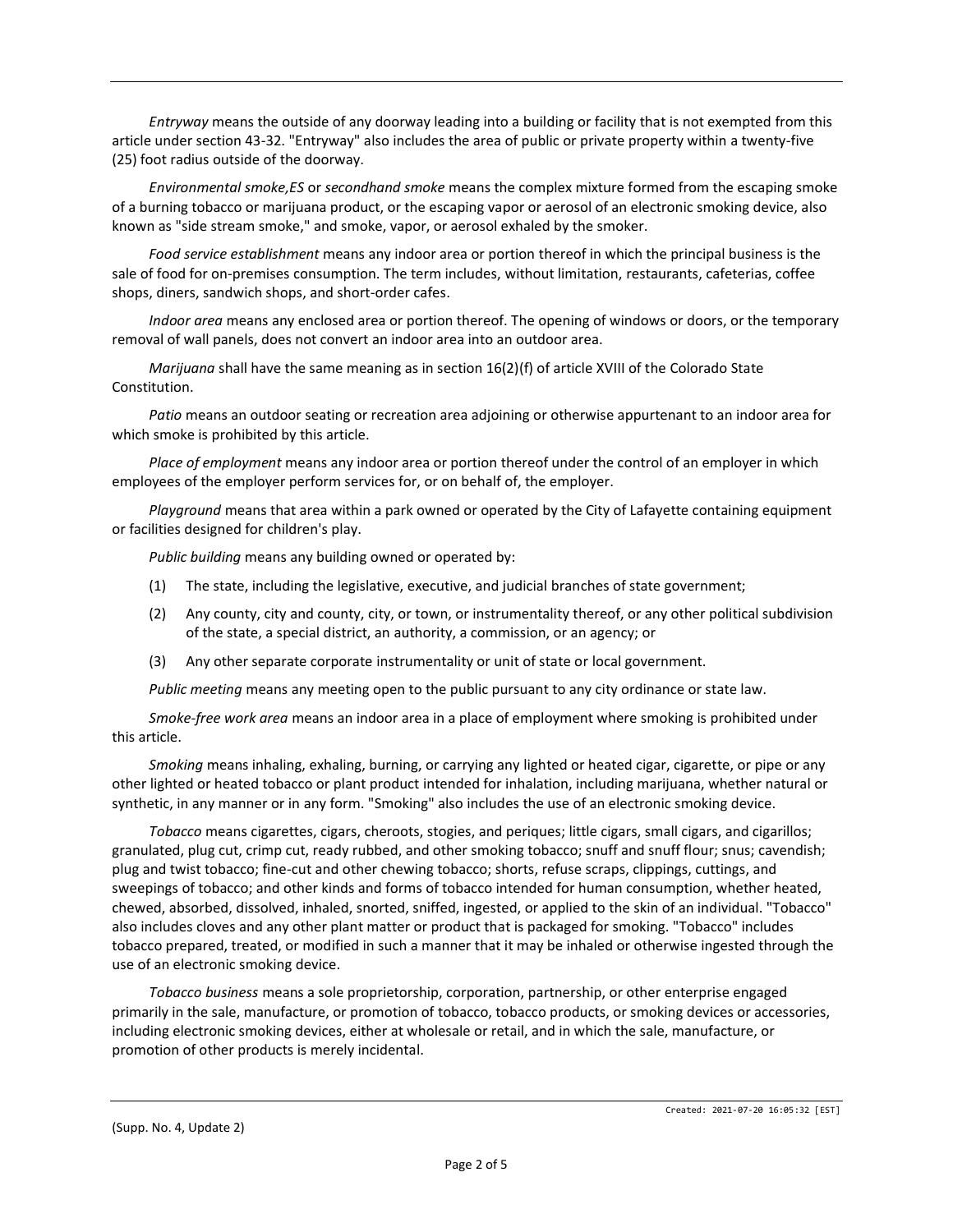*Work area* means an area in a place of employment where one (1) or more employees are routinely assigned and perform services for or on behalf of their employer.

(Ord. No. 2015-04, § 1, 1-20-15; Ord. No. 2018-25, § 8, 8-21-18; Ord. No. 2019-32, § 1, 11-4-19)

### **Sec. 43-31. General smoking restrictions.**

- (a) Except as provided in section 43-32, smoking is not permitted and a person shall not smoke in any indoor area, including, but not limited to:
	- (1) Public meeting places;
	- (2) Elevators;
	- (3) Government-owned or operated means of mass transportation, including, but not limited to, buses, vans, and trains;
	- (4) Taxicabs and limousines;
	- (5) Grocery stores;
	- (6) Gymnasiums;
	- (7) Jury waiting and deliberation rooms;
	- (8) Courtrooms;
	- (9) Child day care facilities;
	- (10) Health care facilities including hospitals, health care clinics, doctor's offices, and other health care related facilities;
	- (11) a. Any place of employment that is not exempted, whether or not open to the public and regardless of the number of employees.
		- b. In the case of employers who own facilities otherwise exempted from this article, each such employer shall provide a smoke-free work area for each employee requesting not to have to breathe environmental smoke. Every employee shall have a right to work in an area free of environmental smoke.
	- (12) Food service establishments;
	- (13) Bars;
	- (14) Indoor sports arenas;
	- (15) Restrooms, lobbies, hallways, and other common areas in public and private buildings, condominiums, and other multiple-unit residential facilities;
	- (16) Hotel and motel rooms;
	- (17) Bowling alleys;
	- (18) Billiard or pool halls;
	- (19) a. The common areas of retirement facilities, publicly owned housing facilities, and nursing homes, but not including any resident's private residential quarters.
		- b. Nothing in this article affects the validity or enforceability of a contract that specifies that a part or all of a facility or home specified in this paragraph is a smoke-free area.
	- (20) Public buildings;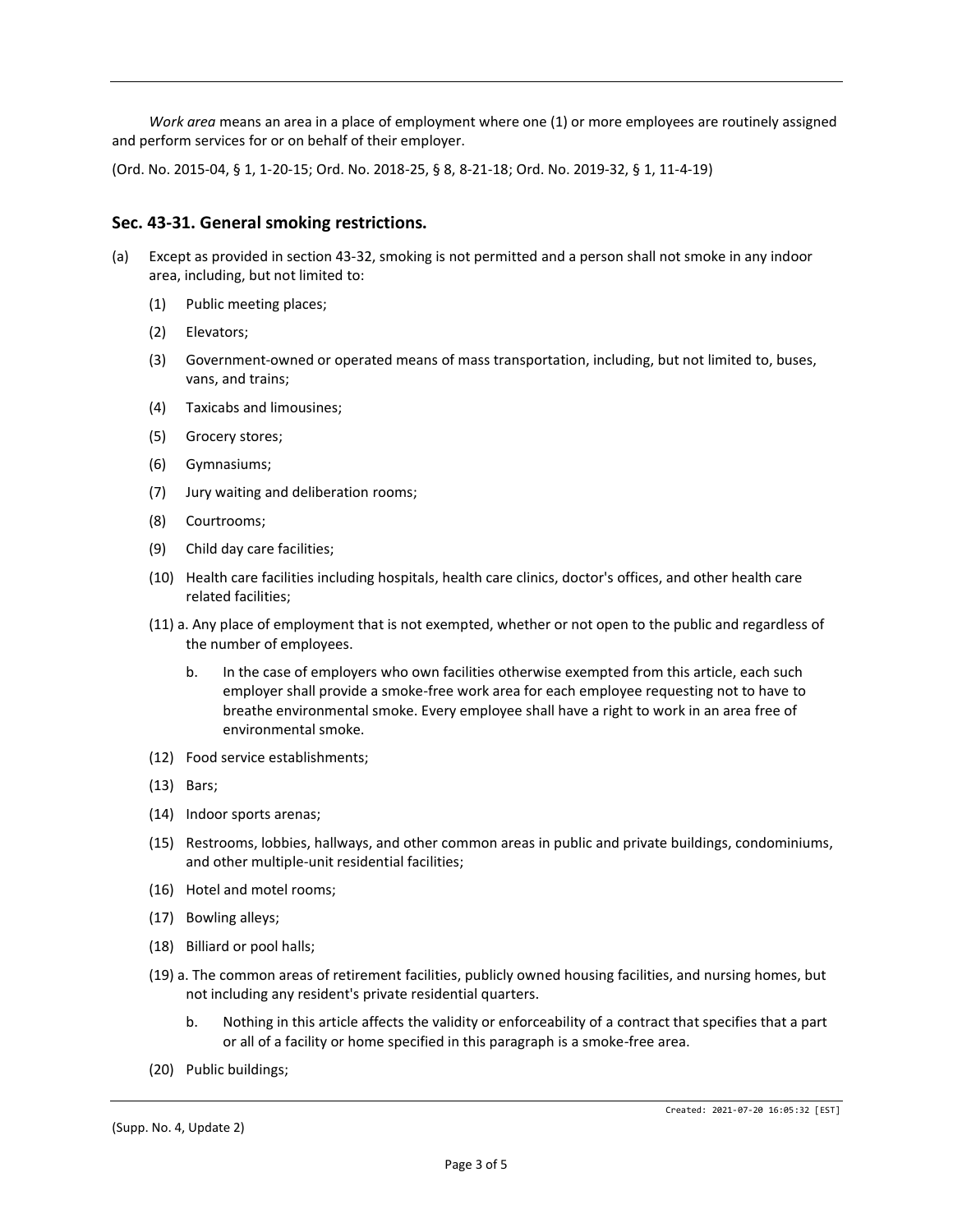- (21) Auditoria;
- (22) Theaters;
- (23) Museums;
- (24) Libraries;
- (25) Public and nonpublic schools;
- (26) Other educational and vocational institutions;
- (27) Assisted living facilities, including nursing facilities as defined in C.R.S. § 25.5-4-103 and assisted living residences as defined in C.R.S. § 25-27-102; and
- (28) The entryways of all buildings and facilities listed in paragraphs (1) to (27) of this subsection.
- (b) Smoking is not permitted and a person shall not smoke in any of the following areas:
	- (1) The City of Lafayette Skate Park;
	- (2) The City of Lafayette Great Outdoor Water Park;
	- (3) Any City of Lafayette park that includes a playground;
	- (4) Patios of any area for which smoking is prohibited pursuant to subsection (a) of this section.
- (c) A cigar-tobacco bar shall prohibit entry by any person under twenty-one (21) years of age and shall display signage in at least one (1) conspicuous place and at least four (4) inches by six (6) inches in size stating: "Smoking allowed. Persons under twenty-one (21) years of age may not enter."
- (d) A retail tobacco business shall prohibit entry by any person under twenty-one (21) years of age and shall display signage in at least one (1) conspicuous place and at least four (4) inches by six (6) inches in size stating either:
	- (1) "Smoking allowed. Persons under twenty-one (21) years of age may not enter."; or
	- (2) In the case of a retail tobacco business that desires to allow the use of electronic smoking devices but no other forms of smoking on the premises, "Vaping allowed. Persons under twenty-one (21) years of age may not enter."

(Ord. No. 2015-04, § 1, 1-20-15; Ord. No. 2019-32, § 2, 11-4-19)

#### **Sec. 43-32. Exceptions to smoking restrictions.**

This article does not apply to:

- (1) Private homes, private residences, and private automobiles; except that this article shall apply if any such home, residence, or vehicle is being used for child care or day care or if a private vehicle is being used for the public transportation of children or as part of health care or day care transportation;
- (2) Any retail tobacco business, except that the requirements of section 43-31(d) apply to a retail tobacco business;
- (3) A cigar-tobacco bar, except that the requirements of section 43-31(c) apply to a cigar-tobacco bar;
- (4) A private, nonresidential building on a farm or ranch, as defined in C.R.S. § 39-1-102 that has annual gross income of less than five hundred thousand dollars (\$500,000.00).

(Ord. No. 2015-04, § 1, 1-20-15; Ord. No. 2019-32, § 3, 11-4-19)

(Supp. No. 4, Update 2)